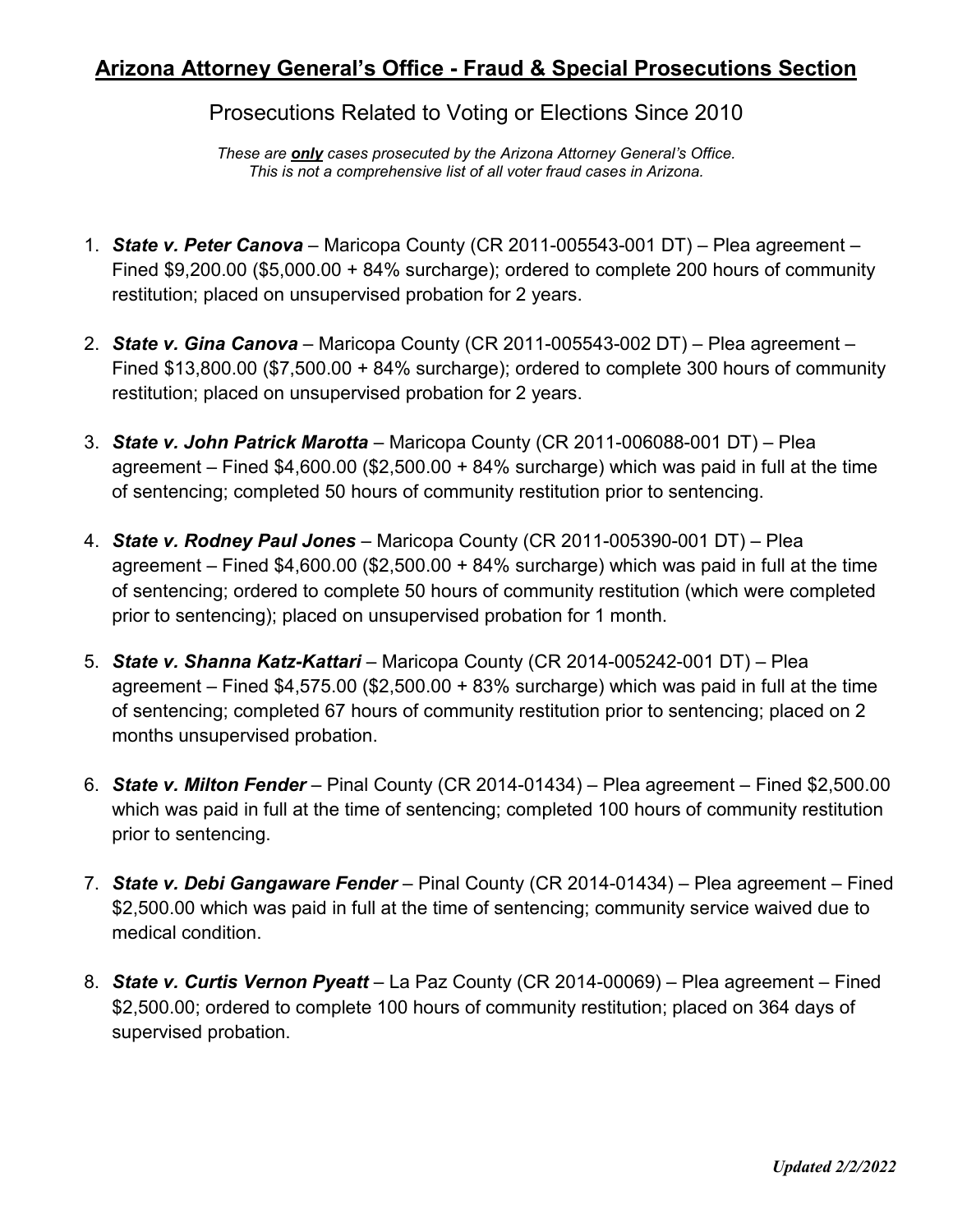- 9. *State v. Edward Thomas Nichols* Pinal County (CR 2014-01462) Plea agreement Fined \$4,575.00 (\$2,500.00 + 83% surcharge) which was paid at the time of sentencing; ordered to complete 100 hours of community service while on probation; placed on 18 months unsupervised probation.
- 10.*State v. Regina Kay Beaupre* Maricopa County (CR 2015-001711-001 DT) Plea agreement – Fined  $$9,150.00$  ( $$5,000.00 + 83\%$  surcharge) which was paid at the time of sentencing; placed on 12 months unsupervised probation; community service waived due to disability.
- 11.*State v. Steven Jeffrey Streeter* Maricopa County (CR 2015-002203) Plea agreement Fined \$5,000.00 which was paid in full at the time of sentencing; completed 100 hours of community restitution prior to sentencing; placed on two 2 months unsupervised probation.
- 12.*State v. Mary Patricia Gregerson* Pima County (CR 2015-2575) Plea agreement –Fined \$4,575.00 (\$2,500.00 + 83% surcharge) which was paid at the time of sentencing; completed 100 hours of community restitution prior to sentencing.
- 13.*State v. Jeffery Worth Hitchcock* Graham County (CR 2015-00229) Plea agreement Fined \$2,500.00 which was paid at the time of sentencing; completed 100 hours of community restitution prior to sentencing; placed on 1 year unsupervised probation.
- 14.*State v. Tom Lee West* Maricopa County (CR 2015-002288) Plea agreement Fined  $$4,575.00$  (\$2,500.00 + 83% surcharge) which was paid in full at the time of sentencing; completed 100 hours of community restitution prior to sentencing.
- 15.*State v. Franklin West Turner* Mohave County (CR 2015-00733) Plea agreement Fined  $$9,150.00$  (\$5,000.00 + 83% surcharge) which was paid in full at the time of sentencing; completed 200 hours of community restitution prior to sentencing.
- 16.*State v. Jay Sherill Thompson* Santa Cruz County (CR 2016-0015) Plea agreement Fined \$2,500.00 which was paid in full at the time of sentencing; completed 100 hours of community restitution prior to sentencing.
- 17.*[State v. Richard John Greenfield](https://www.azag.gov/press-release/arizona-man-sentenced-two-years-probation-voter-fraud)* Pima County (CR 2019-2680) Plea agreement Fined \$4,575.00 (\$2,500.00 + 83% surcharge); ordered to complete 100 hours of community restitution; placed on 2 years of supervised probation; offense was left undesignated at the time of sentencing.
- 18.*[State v. Randy Allen Jumper](https://www.azag.gov/press-release/former-tucson-man-sentenced-double-voting-2016-election)* Pima County (CR 2019-3452) Plea agreement \$9,150.00 (\$5,000.00 + 83% surcharge); ordered to complete 300 hours of community restitution; placed on 3 years of supervised probation; offense was left undesignated at the time of sentencing.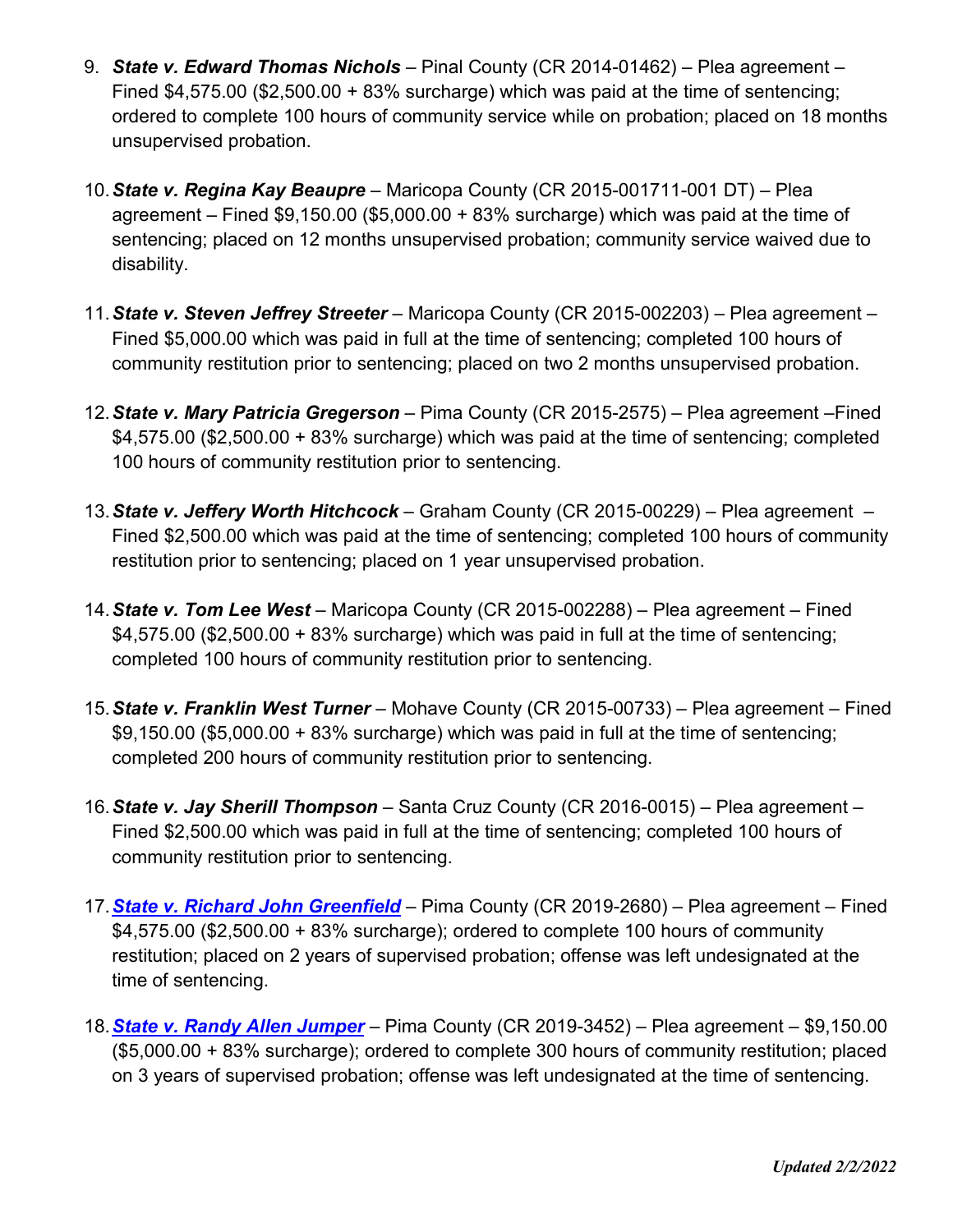- 19.*State v. [Brad Luebke](https://www.azag.gov/press-release/goodyear-man-receives-probation-and-fine-disrupting-polling-place-2018)* (JC 2018-43520) Pleaded guilty to violation of "seventy-five foot limit" statute; fined \$400 + mandatory surcharge; placed on 6 months of probation.
- 20.*[State v. Victor Varela](https://www.azag.gov/press-release/former-flagstaff-mayoral-candidate-indicted-submitting-forged-signatures)* Coconino County (CR 2020-00609) Plea agreement Fined \$5,000.00, placed on two years' supervised probation, ordered to write an apology letter and publish the letter at his own expense in the Arizona Daily Sun newspaper three separate times for the "harm" he caused to "public confidence in elections." Legally precluded from seeking or holding office for five years from date of sentencing.
- 21.*[State v. Lorenzo U. Herrera](https://www.azag.gov/press-release/former-state-senate-candidate-indicted-forging-signatures-qualify-citizens-clean)* Maricopa County (CR 2020-001907) Plea agreement Fined \$1,000.00, placed on three years' supervised probation, ordered to complete 300 hours of community service. Legally precluded from seeking or holding office for five years from date of sentencing.
- 22.*State v. Nina Mae Becker* Maricopa County (CR 2020-002008) *Case ongoing*
- 23.*[State v. Alma Yadira Juarez](https://www.azag.gov/press-release/two-individuals-accused-ballot-harvesting-yuma-county)* Yuma County (CR 2020-01214) *Case Ongoing*
- 24.*[State v. AZ Petition Partners LLC](https://www.azag.gov/press-release/phoenix-petition-signature-gathering-company-faces-criminal-charges-alleged-illegal)* Maricopa County Superior Court (CR 2020-000467) / AZ Court of Appeals 1 (CA-SA 21-0170) – *Case ongoing*
- 25.*[State v. Tracey Kay McKee](https://www.azag.gov/press-release/scottsdale-woman-pleads-guilty-casting-illegal-vote-name-her-deceased-mother)* Maricopa County Superior Court (CR 2021-001430) *Case ongoing.* Defendant pled guilty to a felony count of Attempted Illegal Voting for casting a vote in the name of a deceased person through an early ballot in the 2020 General Election. Defendant scheduled for sentencing on March 2, 2022.
- 26.*[State v. Kyle Anthony Clark](https://www.azag.gov/press-release/attorney-general-brnovich-announces-charges-against-tucson-man-allegedly-illegally)* Pima County Superior Court (CR 2021-2919) *Case ongoing*
- 27.*[State v. Shadae Alexis Smith](https://www.azag.gov/press-release/two-more-inmates-indicted-false-registration-and-illegal-voting-while-serving-inmates)* Pima County Superior Court (CR 2021-002920) *Case ongoing*
- 28.*[State v. Kenneth Russell Nelson](https://www.azag.gov/press-release/tucson-man-indicted-allegedly-illegally-voting-2020-election)* Pima County Superior Court (CR 2021-3552) *Case ongoing*
- *29.[State v. Guillermina Fuentes](https://www.azag.gov/press-release/san-luis-woman-facing-additional-ballot-abuse-charges)* Yuma County Superior Court (CR 2021-01029) *Case ongoing*
- 30. *[State v. Victor Manuel Aguirre](https://www.azag.gov/press-release/sahuarita-man-indicted-allegedly-illegally-voting)* Pima County Superior Court (CR 2021-2921) Case ongoing
- 31.*[State v. William Laurance Lenhart & Justin Andrew Chambers](https://mcusercontent.com/cc1fad182b6d6f8b1e352e206/files/a62218e0-a94a-b3b6-a19f-8524d374ef23/PHX_9824157_v1_P0022018001614___Lenhart__William_et__al____Signed_Indictment.pdf)* Mohave County Superior Court – (CR 2021-01112) – **Lenhart** – pleaded guilty to violation of prohibition on giving corporate money to candidate campaign; fined \$2,000.00 + surcharges; placed on one year of probation and ordered to complete 50 hours of community service. **Chambers** - pleaded guilty